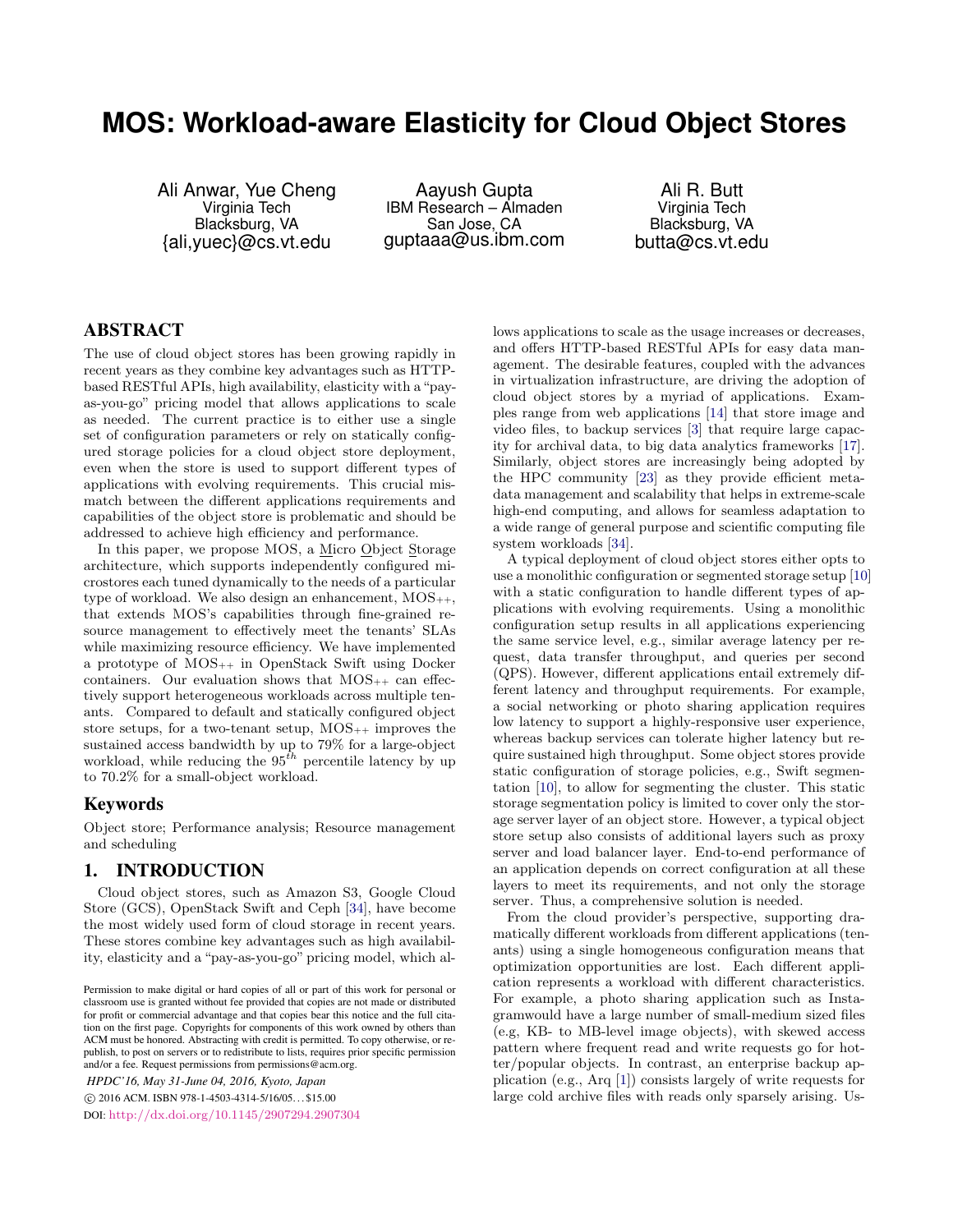<span id="page-1-2"></span><span id="page-1-1"></span>

Figure 1: Performance achieved under various object store configurations in a multi-tenant environment.

ing a homogeneous configuration prevents fine-tuning of the system to such varied needs and reduces overall system efficiency.

The situation is further complicated by the fact that due to regular system upgrades and introduction of new storage architectures, data centers hosting the object stores are becoming increasingly heterogeneous [\[21,](#page-11-7) [30\]](#page-11-8). However, with either the "one-size-fits-all" monolithic deployment or static storage segmentation policy driven partitioning, it is impossible to match specific types of hardware with the right type of application workload. For example, latency-sensitive small-object workloads would require low-latency storage devices and powerful CPU processing capacity, whereas large object write-only workloads can be supported with a combination of high network bandwidth across all layers (e.g., load balancer, proxy, and object servers etc.) and weaker CPU power. Under these scenarios, meeting SLA requirement for one of the workloads may require, (i) adding hardware resources that may not improve the performance for other workloads, and (ii) software tuning that may decrease the performance for other workloads.

Furthermore, the workloads seen by the object store are varied and fluctuate over time. Consider a scenario where the workload demand from one application (tenant) is spiking while the demand from another application that shares the same object store resources is dipping. In this situation, static policies need to be updated based on the changes experienced in the workload. This calls for a new object store architecture that can dynamically perform resource provisioning for driving online reconfiguration across multiple partitions of the object store.

Hence in this paper, we posit that compared to using a rigid object store it is more beneficial to support multitenant workloads separately using dynamically configurable finer-grained object stores on sub-clusters of available resources.

Motivational Study. To motivate our approach and demonstrate the need for differentiated object stores, we study different types of representative practical workloads as follows. We examine four different real-world applications that use cloud object storage as listed in Table [1.](#page-1-0) We deploy and evaluate OpenStack Swift in a multi-tenant environment using COSBench [\[35\]](#page-11-9) as workload generator configured for the four types of studied workloads. Swift is a popular object store implementation provided by OpenStack that is increasingly becoming the de facto cloud computing software platform. In these tests, we use three different Swift configurations (setups)<sup>1</sup>. We run COSBench clients on designated machines to saturate Swift. Each benchmark is run for 15 minutes after

<span id="page-1-4"></span><span id="page-1-3"></span><span id="page-1-0"></span>

| Workload |           | Workload characteristics        | App. scenario        |
|----------|-----------|---------------------------------|----------------------|
|          | Obj. size | Operation distribution          |                      |
| A        | $1-128KB$ | G: $90\%$ , P: $5\%$ , D: $5\%$ | Web hosting          |
| В        | $1-128KB$ | G: $5\%$ , P: $90\%$ , D: $5\%$ | Online game hosting  |
| C        | $1-128MB$ | G: $90\%$ , P: $5\%$ , D: $5\%$ | Online video sharing |
| D        | $1-128MB$ | G: $5\%$ , P: $90\%$ , D: $5\%$ | Enterprise backup    |

Table 1: Different types of workloads and application scenarios used for testing the behavior of object stores. G: GET operation; P: PUT operation; D: DELETE operation.

all data is loaded into the store. We use two nodes as proxy servers in each of the configuration. To simulate datacenter heterogeneity, one of the proxy server has 32 cores while the other has 8 cores. The proxy server running on the 32-core machine is connected to the storage nodes via 1 Gbps interconnect, while the proxy server on the 8-core machine is connected via 10 Gbps interconnect. In addition, four 32 core machines are used as storage nodes. Each storage node has 3 SATA SSDs. The storage nodes are well-endowed and configured in such a way so as not to become a performance bottleneck for any of the studied configurations.

- Default configuration: The default monolithic Swift setup is used where both 8-core and 32-core machines acted as proxy server. The workloads are handled by all resources and round robin DNS was used to distribute the requests to the proxies.
- FavorsSmall configuration: The available resources are divided into two sub-object stores, one configured for workloads with small objects and the other for large objects. One 8-core machine (connected via 10 Gbps) served as proxy for WorkloadA and WorkloadB, and one 32-core machine connected via 1 Gbps network served WorkloadC and WorkloadD.
- FavorsLarge configuration: One 32-core machine (connected via 1 Gbps) is used as proxy for WorkloadA and WorkloadB, while one 8-core machine (connected via 10 Gbps) is used as proxy for WorkloadC and WorkloadD.

Figure [1](#page-1-1) shows the comparison of performance achieved under the studied configurations. As shown in Figure  $1(a)$ , separating proxy servers for different workloads improved the overall QPS by 700% and 225% for FavorsSmall and FavorsLarge, respectively, compared to the default Swift setup. It is interesting to note that even though FavorsSmall resulted in very high QPS for small objects of (WorkloadA and WorkloadB), it is not the best configuration as it significantly affects the MB/s (dropped by from 350% to 500%, as observed in Figure  $1(b)$  for workloads dominated with large object (WorkloadC and WorkloadD). On the other hand, in FavorsLarge the throughput for large objects remained same.

 $^{\rm 1}{\rm The}$  integrated Swift storage policies only support static storage node segmentation. In our motivational study we keep the storage node settings fixed and vary the proxy node settings. We do this

to highlight the need for a more comprehensive workload-aware scheme, which is the subject of this paper.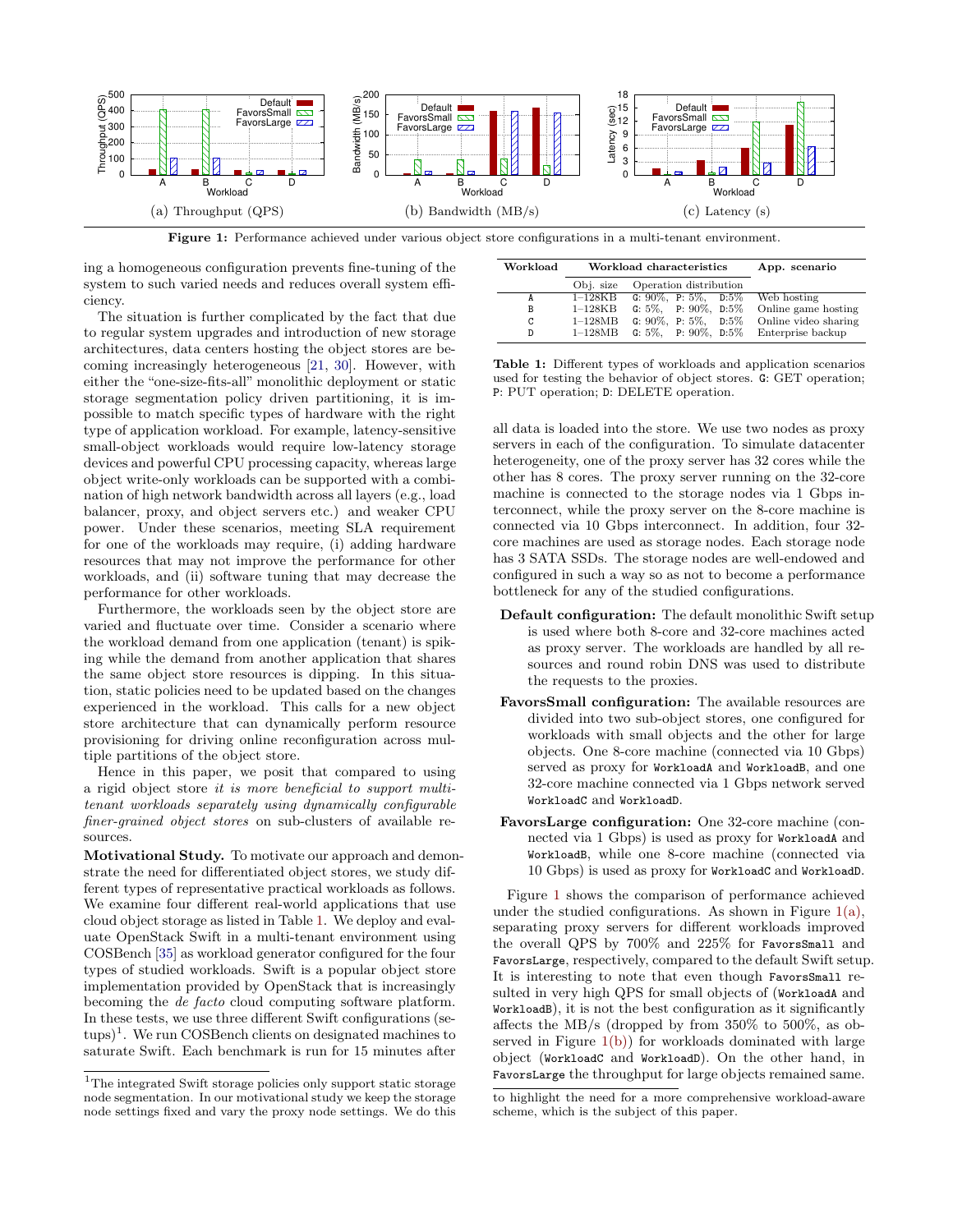Similarly, the latency of FavorsLarge is also less than that achieved by the default configuration for all the workloads (Figure [1\(c\)\)](#page-1-4). FavorsSmall provides best and worst latency for small and large object workloads, respectively. We also observe that switching to different network connections on proxy servers in Default configuration results in similar results. These results demonstrate the need for a comprehensive study of the impact of different configurations on performance to ensure efficient cloud object store design.

From our experiments, we infer the following. (i) Cloud object store workloads can be classified based on the size of the objects in their workloads. In case of small objects, cloud tenants are mostly interested in QPS and latency, whereas for large objects data throughput is considered more important. (ii) When multiple tenants run workloads with drastically different behaviors, they compete for the object store resources with each other, the workload dominated with small objects experiences a dramatic loss in performance. This is because the available network bandwidth is exhausted to transfer TCP packets containing payload for large objects, hence wasting the CPU power that would have been utilized to serve workloads with small objects on object storage nodes. That is why using a separate proxy server under FavorsSmall and FavorsLarge gives a fair chance to small object workloads to be properly handled by the storage nodes. Thus, cloud object stores need better resource management to ensure that tenants are treated equally.

Contributions. To this end, we propose MOS, a novel micro object storage architecture with independently configured micro-object-stores each tuned dynamically for a particular type of workload. We then expose these microstores to the tenants who can then choose to place their data in the appropriate microstore based on the latency and throughput requirements of their workloads. We further enhance our basic resource provisioning engine to build  $MOS_{++}$ , which incorporates the container abstraction for fine-grained resource management, SLA awareness, and better resource efficiency.

Specifically, we make the following contributions:

- We evaluate the impact of conventional object storage configuration on performance and resource efficiency by conducting experiments on a local Swift testbed. Our observations stress the need to carefully evaluate the various configuration choices and develop simple Rules-of-Thumb that cloud providers can leverage for provisioning the object storage.
- We perform a detailed performance and resource efficiency analysis on identifying major hardware and software configuration opportunities that can be used to fine-tune object stores for specific workloads. Our findings indicate the need to re-architect cloud object storage specialized for the public cloud.
- Based on our behavior analysis, we design MOS, an object store that (i) dynamically provisions microstores, each configured with different combination of hardware and software options, and (ii) exposes the interfaces of microstores to the tenants to use according to application requirements.
- We extend our basic framework to  $MOS_{++}$  that uses container based approach to launch resources in a more fine-grained manner.  $MOS_{++}$  is  $SLA$ -aware, supports rapid deployment, portability across machines, offers a lightweight footprint, and simplifies maintenance.

• We implement a prototype of  $MOS_{++}$ , and demonstrate that our approach results in improved performance (by up to 89.6% and 79.8% compared to the default monolithic and statically configured object store setup, respectively), as well as higher resource efficiency. Furthermore, we design a simulator to evaluate our solution under a large-scale 456-core cloud cluster setup. We also compare the performance of MOS with MOS++ to highlight advantages of our container based approach.

## 2. BACKGROUND AND RELATED WORK

Object Store Segmentation. Swift provides storage policies to support for segmenting the cluster through the creation of multiple object rings [\[10\]](#page-11-5). This feature is useful if a provider wants to offer different level of durability, performance, or storage implementation but does not want to maintain separate clusters. In contrast, MOS advocates to separately maintain clusters to incorporate segmentation across all layers. Furthermore, storage policies are static whereas MOS dynamically perform resource provisioning that can drive online reconfiguration across multiple partitions of the object store. Also, performance comparison of the Swift-based prototype of MOS with other object stores like Ceph will not be an apple-to-apple comparison as Ceph outperforms Swift [\[2\]](#page-11-10) and they have significantly different architecture.

Workload-aware Elasticity. The focus of various recent research works have been on providing an elastic setup for cloud based storage. Lim et al. [\[29\]](#page-11-11) propose an elastic storage system on HDFS for multi-tier application services. Similarly, ElasTraS [\[20\]](#page-11-12) provides scalability and elasticity to the data store in clouds for optimizing transactional data access. MeT [\[19\]](#page-11-13) focuses on systems metrics (CPU utilization, I/O wait and memory usage) that are critical for a NoSQL database. Skute [\[15\]](#page-11-14) provides a fault-tolerance and scalable replication scheme for cloud storage. MOS differs from these works in that it focuses on providing best performance guarantee for heterogeneous multi-tenant workloads by exploiting automated elasticity for cloud object store.

Handling Cluster/Workload Heterogeneity. hatS [\[26\]](#page-11-15) proposes a replication scheme for HDFS that integrates heterogeneous storage technologies into Hadoop. φSched [\[27\]](#page-11-16) designs a cluster-heterogeneity-aware scheduler to improve the resource-application match. Walnut [\[16\]](#page-11-17) suggests using a hybrid object strategy to support both small and large objects in an object store. CAST [\[17\]](#page-11-3) and its extension [\[18\]](#page-11-18) perform coarse-grained cloud storage (including object stores) management for data analytics workloads. In contrast, MOS explicitly partitions the conventional monolithic storage into multiple dynamically tuned microstores, each serving a particular type of workload.

Meeting SLA/SLO. SCADS [\[33\]](#page-11-19) uses a steady-state performance model to predict whether a server can handle a particular workload, without violating a given latency threshold. SCADS reconfigures the storage system on-the-fly in response to workload changes driven by a performance model. Similarly, Papio [\[32\]](#page-11-20) introduces a QoS-enabled function into the S3-based object store where it accepts an explicit performance request as an advanced reservation, and enables QoS in the access with the extended S3 RESTful interfaces. MOS differs from these works in that it: i) keeps track of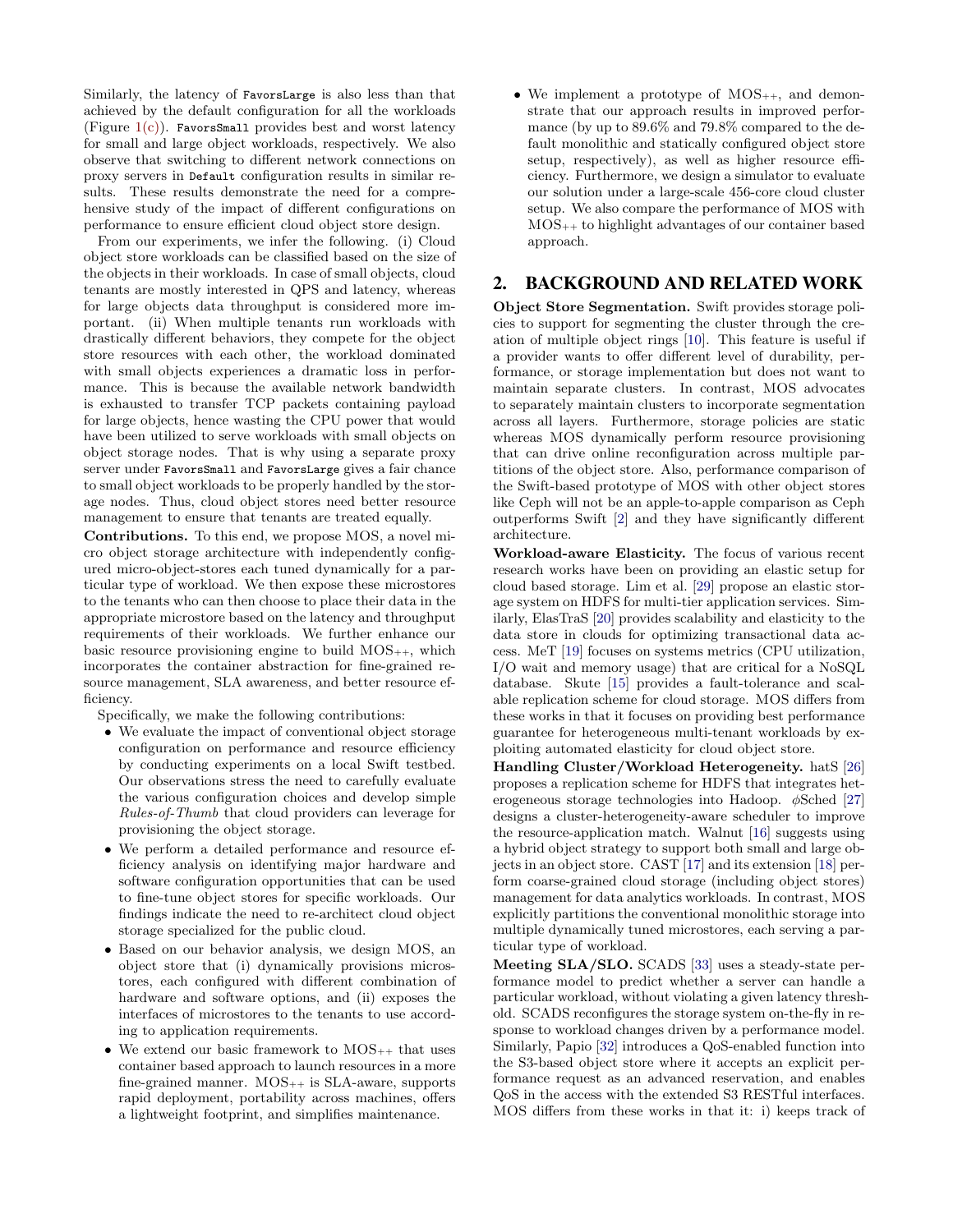<span id="page-3-0"></span>

<span id="page-3-1"></span>Figure 2: Impact of varying the object size on read performance. Note the log scale on the Y-axis of Figure [2\(a\)](#page-3-0) and the X-axis of Figure [2\(b\).](#page-3-1)

fine-grained resource usage; and ii) partitions the heterogeneous workloads and optimizes each individually based on tenants' SLA requirements while yielding higher overall performance and better resource efficiency.

Dynamic Resource Management. Mantle [\[31\]](#page-11-21) is a programmable storage system that lets users inject custom balancing logic into Ceph [\[34\]](#page-11-0). This feature provides flexibility for allocating resources. Unlike Mantle, MOS automatically performs resource provisioning without burgeoning the users. [\[13\]](#page-11-22) propose a fine-grained resource allocation mechanism based on metrics such as CPU utilization, I/O wait and memory usage that are critical for MapReduce workloads. Similarly, Lee et al. [\[28\]](#page-11-23) design a heterogeneity-aware resource allocator and job scheduler for a cloud data analytics system. While these works provide heterogeneity-aware optimizations targeted at MapReduce workloads, MOS targets object stores and focuses on improving the performance of real-time request processing.

#### <span id="page-3-2"></span>3. ANALYSIS

In this section, we present a detailed analysis of how object store behaves under various software and hardware configurations. Next, we use the study to develop rules-of-thumb for configuring object stores, which guide the design of MOS.

In the following analysis, we use a 32-core machine as a proxy node with two 32-core storage nodes each equipped with 3 SSDs (to eliminate the storage bottleneck), unless mentioned otherwise. For workloads dominated by small objects (at KB level) the metrics of interest are throughput in terms of queries per second (QPS) and response latency, while for workloads dominated by large objects (at MB– GB level), bandwidth in terms of MB/s or GB/s is more important.

Q1: How does object size impact performance? First, we analyze the impact of object size on performance in terms of throughput (QPS) and bandwidth (GB/s). While QPS captures the object-wise throughput performance, the bandwidth serves as an important metric reflecting bytewise performance. As shown in Figure  $2(a)$ , increasing the object size results in the throughput decreasing drastically. Specifically, when the object size is increased from 10 KB to 10 MB, we observe the increasing tendency of the network bandwidth. When the object size is increased further to above 128 MB, the bandwidth only improves marginally (from 0.97 GB/s to 0.98 GB/s), implying that the NIC is saturated. Figure [2\(b\)](#page-3-1) plots the corresponding latency distribution at each studied object size. At large object sizes (10 MB–512 MB), the request response latency is more than

 $100\times$  than that for small object sizes (10 KB–1 MB). From these tests, we can infer that, as long as the object size exceeds a certain threshold, network bandwidth becomes the limiting factor. Correspondingly, this again, explains why WorkloadA and WorkloadB achieve extremely poor perfor-mance when co-existing with WorkloadC and WorkloadD in §[1](#page-0-0). Hence, the tests demonstrate that, in a multi-tenant environment with mixed workloads, individual workloads should be partitioned and serviced through disjoint object stores to reduce mutual interference and performance impact.

Q2: How does proxy server configuration impact performance? Next, we study the effect of scaling proxy nodes on workload performance. We vary the computational capacity of the proxy node by increasing proxy's allotted CPU cores. Figure  $3(a)$  shows the proxy tuning effect. As we increase the proxy workers in one proxy node the QPS is improved linearly until we reach 32 proxy workers. The observed CPU utilization reaches close to 85% (bounding the throughput) with both 32 and 64 proxy workers, implying that CPU becomes the bottleneck here. Adding one more proxy node (2x) almost doubles the performance (QPS increased from 2, 200 to 3, 700), clearly demonstrating that proxy's performance is constrained by the CPU capacity. Next, we repeat the test with large object workloads. As shown in Figure [3\(b\),](#page-4-1) the network bandwidth limit is reached as soon as the number of proxy workers reaches 4, with modest CPU utilization (about 25%) observed on the proxy node. This is because for large object workload, the performance becomes constrained by the network bandwidth before CPU can be saturated. Hence adding another proxy node (2x, i.e., doubling the available network bandwidth) results in linear increase in throughput. Thus, the takeaway is that a proxy's computational capacity can act as the bottleneck for workloads dominated with small objects, whereas the network bandwidth is the limiting resource for workloads dominated by large objects.

Q3: How does storage server configuration impact performance? Next, we study the effect of scaling object storage nodes on workload performance. As shown in Figure [3\(c\),](#page-4-2) the peak QPS for small object workloads is achieved with 16 object storage workers, which is exactly the same as the number of proxy workers launched to achieve this QPS (recall that two object storage nodes are deployed behind one proxy server node). This implies that the maximum performance can only be achieved when both the proxy and storage nodes are equipped with the same amount of CPU resources, which strengthens our observation that CPU capability is the limiting factor for small-object workloads. In contrast, for large-object workloads, the network limit is quickly reached with only 4 object storage workers. This is because, for large objects the performance is bottlenecked by the network (recall that each storage node has 3 SATA SSDs, thus disk bandwidth does not pose a limitation in our test).

Q4: How does network/storage affect performance? In our next test, we study the effect of varying storage device and network connectivity on workload throughput. Figure  $4(a)$  shows that faster network interconnect (1 Gbps  $NIC \rightarrow 10$  Gbps NIC) results in only 12% increase in QPS for small object workloads with HDD as storage medium, and 70% increase when SATA SSD is used. This observation shows that small-object intensive workloads are more sensitive to the storage devices rather than the network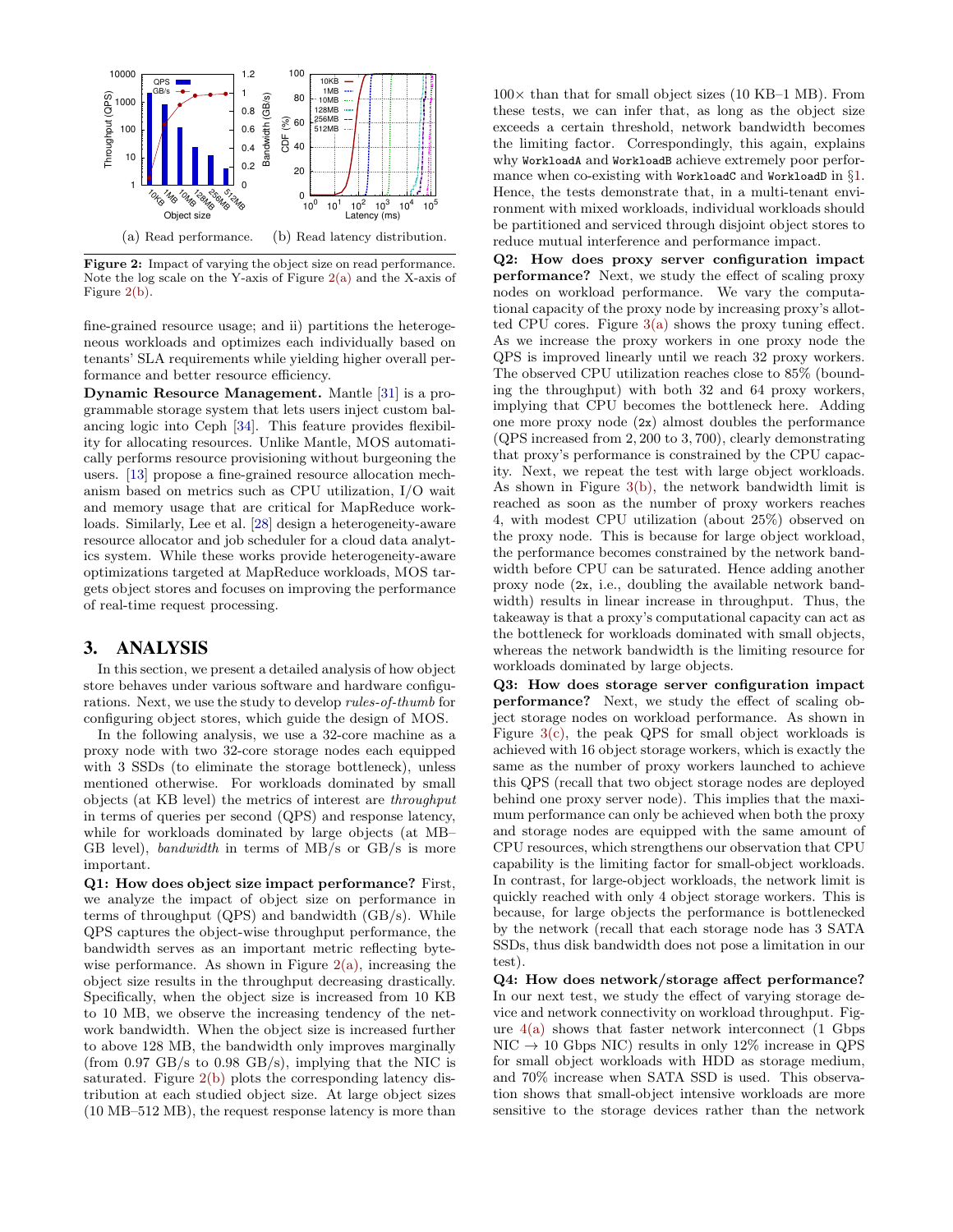<span id="page-4-0"></span>

Figure 3: Studied software/hardware configuration options. In Figure [3\(c\),](#page-4-2) small-object workloads refer to bars (QPS) while large-object workloads refer to linepoints (GB/s). A: WorkloadA; C: WorkloadC.

<span id="page-4-3"></span>

<span id="page-4-5"></span><span id="page-4-4"></span>Figure 4: Performance of the object store equipped with homogeneous storage devices as a function of the NIC bandwidth.



Figure 5: Performance of large-object workload with heterogeneous storage devices as a function of the NIC bandwidth. The corresponding bandwidth (GB/s) with 2.5 Gbps, 5 Gbps, and 7.5 Gbps are 0.31 GB/s, 0.62 GB/s, and 0.93 GB/s, respectively.

bandwidth. Thus, they may be efficiently handled using a lower-bandwidth network interconnect but by using highbandwidth storage devices. On the other hand, increasing network interconnect improves performance by as much as 900% (using SSDs) in case for large-object intensive workloads (Figure [4\(b\)\)](#page-4-4), which clearly indicates such kind of workloads can benefit from high-bandwidth network interconnects.

Q5: What is the impact of heterogeneous storage setup on performance of large-object workloads? Finally, we study the impact of heterogeneous storage configuration on large-object intensive workloads. Here, we limit the network bandwidth using Linux traffic control tool tc. We measure the performance of the object store under a large-object workload, with four setups: two heterogeneous setups  $1$  SSD  $+$  2 HDD and  $2$  SSD  $+$  1 HDD; and two homogeneous setups 3 HDD and 3 SSD as baselines. Figure [5](#page-4-5) demonstrates that the choice of different storage device type combination changes based on the network bandwidth limit. We vary the network bandwidth limit to emulate the scenario where the network is partitioned in a multi-tenant environment. Note, when the network is limited to 2.5 Gbps, all four storage configurations achieve the same performance. Thus, the storage setup of choice under 2.5 Gbps is 3 HDDs. As the bandwidth limits increases to 7.5 Gbps, the 3 HDDs setup becomes the worst choice, especially when meeting

<span id="page-4-2"></span><span id="page-4-1"></span>SLAs is critical. Here, the  $2$  SSD  $+$  1 HDD setup is desirable as it achieves almost the same performance as the 3 SSD setup, but with a higher resource efficiency. These tests necessitate the need for a workload-aware resource provisioning mechanism that selects the most efficient and high performing options under dynamically changing workloads and tenant requirements.

Summary of Rules-of-thumb. It is fairly straightforward to manually tune the object stores by controlling all the other configuration variables. However, it is a challenging task to dynamically detect the workload shifts and meet the tenant goals while maximizing the resource efficiency at runtime, particularly when the service providers are faced with many software and hardware configuration options. To this end, we develop the following rules-of-thumb that are helpful in guiding the online/offline performance tuning of object stores as well as the design of MOS.

R1 Cloud object store design can benefit from (i) partitioning the monolithic object store architecture based on workload characteristics, and (ii) separately servicing interfering workloads in the multi-tenant environment. Object size distribution is a key factor for classifying workload characteristics.

R2 CPU capacity of proxy servers is the first-priority resource for small-object intensive workloads. CPU becomes a bottleneck much earlier than the network for such workloads.

R3 On the other hand, availabile network bandwidth plays a critical role in the performance of large-object intensive workloads.

R4 The number of CPU cores used in storage nodes can be safely configured based on the number of deployed proxy workers, given that the storage devices provide sufficient disk bandwidth. This rule can be modeled using the following equation:  $proxyCores = storageNodes*coresPerStorageNode$ . E.g., one 32-core proxy node may require four 8-core storage nodes.

R5 The aggregated network bandwidth between proxy and storage nodes should be roughly the same as the link bandwidth used by cloud provider to connect to the proxies. Generally, this rule can be modeled as:  $bw_{proxies} = storageNodes*$  $bw_{storageNode}$ .

R6 A faster network cannot effectively improve QPS for small-object intensive workloads. For tenants who do not impose strict SLO requirements, the workload, if dominated with small objects, may be better served using a combination of low-bandwidth network (i.e., 1 Gbps NICs) with high-bandwidth storage devices (e.g., SSD delivering decent random and sequential I/O performance). This low-cost het-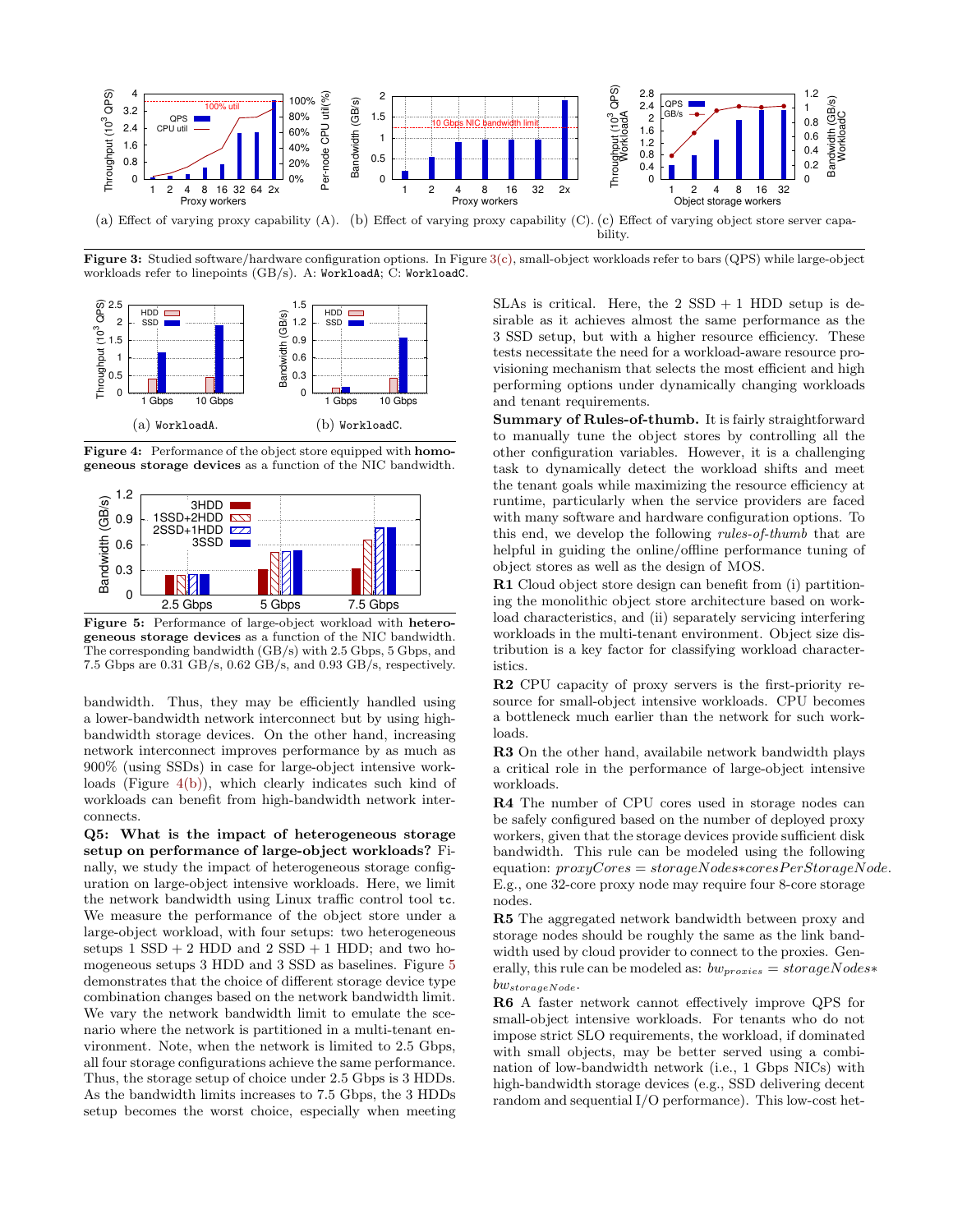<span id="page-5-0"></span>

Figure 6: Overview of MOS architecture.

erogeneous resource combination can effectively meet tenants' requirement while improving data center cost efficiency. R7 For large-object intensive workloads, we have to collectively consider the network bandwidth limits and the storage configuration. Given a certain network limit and SLA, a combination of slow and fast storage devices (e.g., HDD+SSD) may be able to serve the application needs in a resource efficient manner.

#### 4. MOS FRAMEWORK

We design MOS based on the rules-of-thumb developed in §[3](#page-3-2), with the goal to address workload and datacenter resource heterogeneity. Instead of a conventional monolithic storage architecture, where all tenants/workloads share the storage resources using same or static configurations, MOS uses multiple object stores, which we refer to as microstores. To service changing workloads, MOS performs dynamic resource partitioning and provisioning, allowing each microstore within an object storage setup to run as a fullyfunctional object store unit. As pointed in our earlier motivational study, although the monolithic approach is simple to implement and configure, it is not necessarily resource efficient and can lead to wastage of CPU etc. resources.

Figure [6](#page-5-0) shows the architecture of MOS, which consists of two layers: (1) Microstores: consists of multiple instances of object stores, a microstore, which is allocated a subset of proxy nodes and storage nodes that matches the requirements of application the microstore will support. (2) MOS substrate: consists of a resource manager that monitors the load on each microstore using a workload monitor and automatically reconfigures the resources assigned to the microstore to cope with workload shifts.

Microstores. A typical MOS deployment configures multiple instances of object store. Each instance comprises a subset of nodes in the cluster, and constitutes a unique microstore. Each microstore consists of two types of nodes: proxy nodes and storage nodes (each statically equipped with hardware resources such as CPUs, network interface cards (NICs) and storage devices, etc.). The proxy nodes are responsible for directing queries and managing the metadata for key space and replicas, etc. Whereas, the storage nodes store the object data in their local file systems and replicate the objects at multiple storage nodes for fault tolerance. The number of microstores configured in a deployment of MOS is specified by the service provider and will depend on the kinds of workloads that need to be supported. At any given

time during MOS's operation, the amount of resources allocated to each microstore is determined by its resource utilization. Such elasticity guarantees resource efficiency while delivering the needed performance.

MOS substrate. The MOS substrate layer consists of a central Resource Manager and the same number of Workload Monitors as the number of microstores. The main function of this layer is to perform online performance and resource utilization monitoring. The workload monitors are used to gather statistics of each running microstore, which are polled periodically by the resource manager to decide when and if a reconfiguration is warranted. The workload monitors also execute, as needed, online microstore reconfiguration commands issued by the Resource manager to meet tenants' demands. The resource manager manages the available pool of heterogeneous resources. It makes decisions about when and how to add or redistribute resources for the reconfiguration of a microstore in order to respond to workload shifts in the observed throughput and latency. We design the MOS framework in a modular fashion, where the core resource provisioning mechanism is configurable depending on tenants' needs.

| <b>Algorithm 1:</b> MOS Resource Provisioning Algorithm.                                                                                                                                                                                                                                                                                                             |  |  |  |  |  |
|----------------------------------------------------------------------------------------------------------------------------------------------------------------------------------------------------------------------------------------------------------------------------------------------------------------------------------------------------------------------|--|--|--|--|--|
| <b>Input:</b> microstores: Microstore array, free_pool: free<br>resource pool, $util_{low}$ : low utilization threshold,<br>$util_{high}$ : high utilization threshold, epoch:<br>configurable monitoring interval                                                                                                                                                   |  |  |  |  |  |
| begin                                                                                                                                                                                                                                                                                                                                                                |  |  |  |  |  |
| $microstores.hw \leftarrow init(free\_pool)$<br>while true do                                                                                                                                                                                                                                                                                                        |  |  |  |  |  |
| foreach ms in microstores do                                                                                                                                                                                                                                                                                                                                         |  |  |  |  |  |
| // periodically collect monitoring stats<br>if $util_{low} \leq \text{util}(ms.hw) \leq util_{high}$ then<br>$ms.firstTime \leftarrow true$<br>continue<br>else<br>if $ms.firstTime$ then<br>$ms. firstTime \leftarrow false$<br>$\lfloor ms.toChange \leftarrow 1$<br>else<br>$\perp ms.toChange \leftarrow ms.toChange * 2$<br>if $util(ms.hw) > util_{high}$ then |  |  |  |  |  |
| // to add in more resources<br>$ms.hw \leftarrow ms.hw + ms.toChange$<br>/* allocate resource from free resource pool<br>*/                                                                                                                                                                                                                                          |  |  |  |  |  |
| $\text{alloc}(free\_pool, ms, ms, toChange)$                                                                                                                                                                                                                                                                                                                         |  |  |  |  |  |
| else if $util(ms.hw) < util_{low}$ then                                                                                                                                                                                                                                                                                                                              |  |  |  |  |  |
| // to remove resources<br>$ms.hw \leftarrow ms.hw - 1$                                                                                                                                                                                                                                                                                                               |  |  |  |  |  |
| /* return resource to free pool<br>*/                                                                                                                                                                                                                                                                                                                                |  |  |  |  |  |
| $deadloc(free\_pool, ms, 1)$                                                                                                                                                                                                                                                                                                                                         |  |  |  |  |  |
| $\mathtt{sleep}(epoch)$                                                                                                                                                                                                                                                                                                                                              |  |  |  |  |  |

# <span id="page-5-1"></span>5. BASIC MOS

We first design a basic version of MOS. The goal of the basic version is to provide a coarse-grained dynamic resource management mechanism that can help achieve good resource utilization without worrying about SLA enforcement. The core of the basic MOS uses a greedy heuristic to perform resource provisioning based on online workload changes.

Basic MOS Algorithm. Algorithm [1](#page-5-1) takes as input microstores, a vector of all microstores storing statistics such as hardware configuration, current load being served, and the resource utilization, e.g., CPU and network bandwidth utilization. Initially, the algorithm allocates the same amount of resources to each microstore conservatively. It then en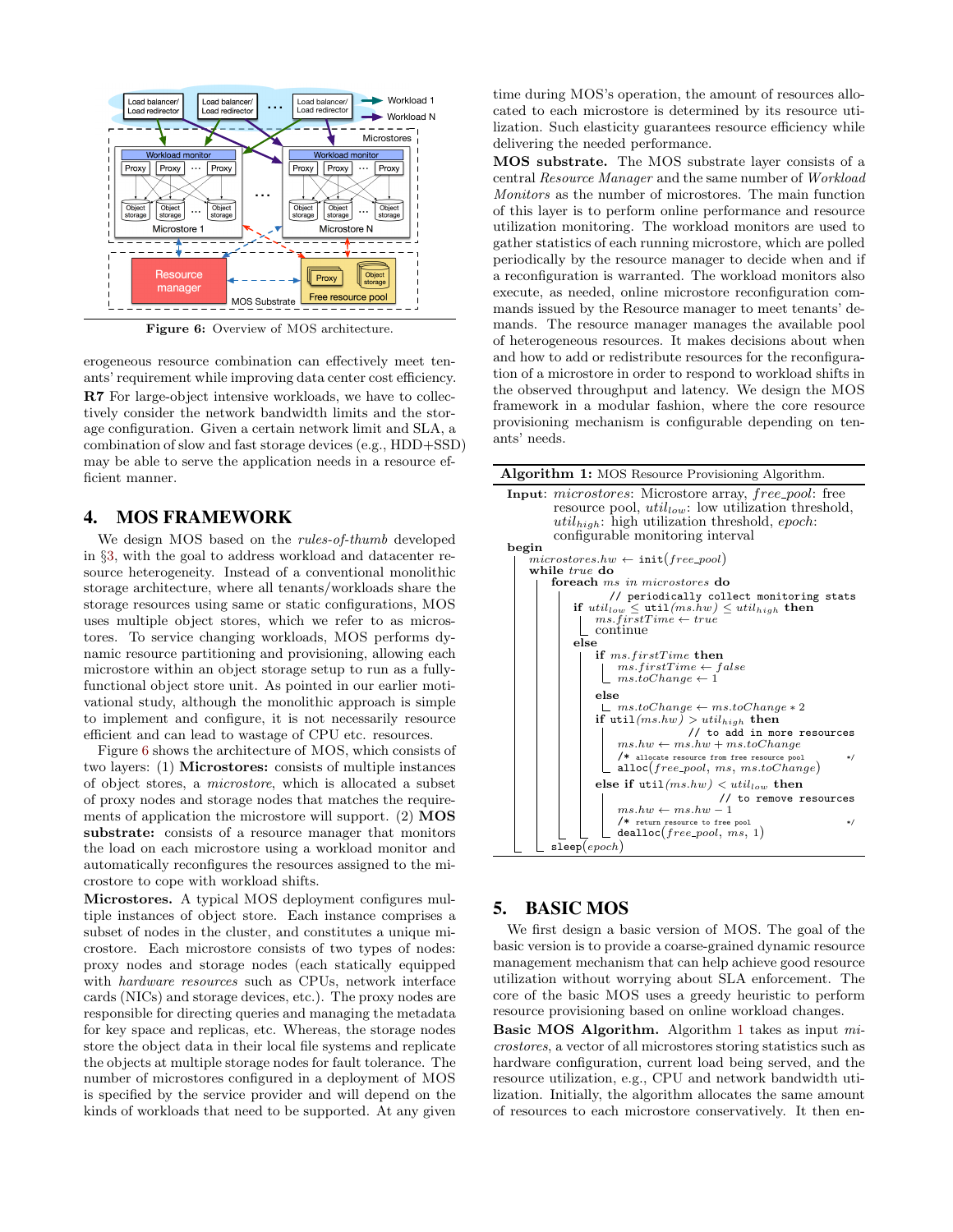ters into the main loop, where the resource manager periodically (with configurable epochs) polls each microstore. In each iteration, if the resource utilization (fetched using util $(ms,hw)$  of one microstore lies within a pre-defined threshold range (i.e.,  $[util_{low}$   $util_{high}]$ ), the algorithm simply moves to the next microstore. If the microstore is in suboptimal state, the algorithm decides to quadratically add or linearly remove resources. This is to ensure that the algorithm will not overshoot the de-allocation of resources, but can quickly respond to sudden workload increases.

## 6. ENHANCEMENTS: MOS++

There are two limitations of the basic MOS resource provisioning algorithm: (i) it is not SLA-aware; and (ii) it lacks the ability to perform fine-grained resource management. We address these shortcomings by designing support for container based deployment for object store in MOS to create MOS++. Containers greatly improve the flexibility for dynamic reconfiguration. For example, by leveraging containers, MOS++ can specify the number of CPU cores added to each microstore, support utilizing different types of storage devices in various configurations, and perform network partitioning.

Algorithm 2: MOS++ Resource Provisioning Algorithm (SLA-aware and Container-based).

```
Input: free_pool: free resource pool, sla_{low}: low SLA
          threshold, sla_{high}: high SLA threshold, util_{low}:
          low utilization threshold, util_{high}: high
          utilization threshold, util_{thresh}: \% amount of
          time sampled in one epoch, epoch: configurable
          monitoring interval
begin
         \leftarrow init(sla, free\_pool)while true do
          if sla_{low} \leq ms.perf \leq sla_{high} then<br>| if util_{low} \leq ms.util \leq util_{high} then
               \sqsubset continue
              else
                   // fine-tune the ms config
                  if ms.util > util_{high} then
                       ms.contrib \leftarrow ms.contrib + 1/* allocate resource from free resource pool */
                       alloc(free\_pool, ms, 1)else if ms.util < util_{low} then
                        ms.contrib \leftarrow ms.contrib - 1/* return resource to free pool */
                       deadloc(free\_pool, ms, 1)else<br>
if sample(util_{low} \leq ms.util \leq util_{high})> util_{thresh} then<br>\perp continue
              else if ms.perf > sla_{high} then
                                            // to remove containers
                   toChange \leftarrow\mathtt{getContents}\big(ms.per f - sla_{high}\big)ms.com \leftarrow mscont - toChangedealloc(free\_pool, ms, toChange)else if ms.perf < sla_{low} then
                                            // to add in containers
                   toChange \leftarrow \texttt{getContents}\big(sla_{low} - ms.perf\big)ms.contrib \leftarrow ms.contrib + toChange\text{all} \text{oc}(free\_pool, \text{ms}, \text{toChange})\mathsf{sleep}(\mathit{epoch})
```
<span id="page-6-0"></span>

<span id="page-6-1"></span>

|        | <b>Notation</b> Description                                      |
|--------|------------------------------------------------------------------|
| E      | Entities of the object store (proxy/object server)               |
|        | $cpu_{ij}^{E}$ 1 if CPU j is assigned to workload i, 0 otherwise |
| S      | Disk storage type (PCIe/SATA SSD, HDD, etc.)                     |
|        | $disk_{ik}^S$ 1 if Disk k is assigned to workload i, 0 otherwise |
| $nw_i$ | Network bandwidth assigned to workload i                         |

**Table 2:** Notations used in the LP model employed in  $MOS_{++}$ .

- Average request response time (average latency) for small-object intensive workloads OR average bandwidth for large-object intensive workloads. For example, for a workload where 90% of all requests have a size of 10 KB , the average latency must be within a particular range, i.e.,  $sla_{low}$  and  $sla_{high}$ , where  $sla_{low}$  is associated with the upper bound in terms of average latency and  $sla_{high}$  with the lower bound. Similarly, an SLA has a  $sla_{high}$  and  $sla_{low}$  associated with the upper and lower bound in terms of bandwidth, respectively, if the workload is large-object dominant, i.e., most objects with a size greater than 10 MB.
- Resource utilization: The fraction of time  $(util_{thresh})$ the system resource utilization is within a specified range, e.g.,  $util_{low}$  and  $util_{high}$ .

The SLA requirement is met if either one of the above two parameters is true.

MOS++ Algorithm. Fine-grained resource allocation enables SLA-aware resource provisioning using Algorithm [2,](#page-6-0) which is an enhancement of Algorithm [1.](#page-5-1) In addition to the input parameters provided to the basic Algorithm [1,](#page-5-1) the enhanced algorithm takes three extra parameters:  $sla_{low}$ , low SLA threshold;  $sla_{high}$ , high SLA threshold; and  $util_{thresh}$ , fraction of time slots sampled during the period of one epoch.<sup>2</sup> In a workload, if the performance of a microstore goes above  $sla_{high}$ , resources are removed and reclaimed at per-container granularity from that microstore based on the suggested value provided by the function  $getContainers(.)$ . Conversely, resources are allocated and added into the microstore whose performance is observed to go below the  $sla_{low}$  value. We set a precondition of resource utilization as the second parameter for our SLA. Function sample(.) periodically measures the resource utilization on a per-epoch basis. Again, the resources that need to be added are suggested by function  $getContents(.)$ , which uses a linear programming  $(LP)$ optimizer to compute a near-optimal allocation plan.

Resource Provisioning Optimization. We define the amount of resources allocated to workload  $i$  as:

$$
resource_i = \sum_{j} cpu_{ij}^{E} + \sum_{l} disk_{il}^{S} + nw_i .
$$
 (1)

The resource provisioning problem is modeled as an optimization problem to minimize the resources used for all workloads. Specifically, the objective is to:

 $^2 \mathrm{The}$  sampling probability (%) is configurable. Each time slot is configured as  $1\%$  of the epoch. E.g., for an epoch of 5 minutes, a sampling time slot is 3 seconds.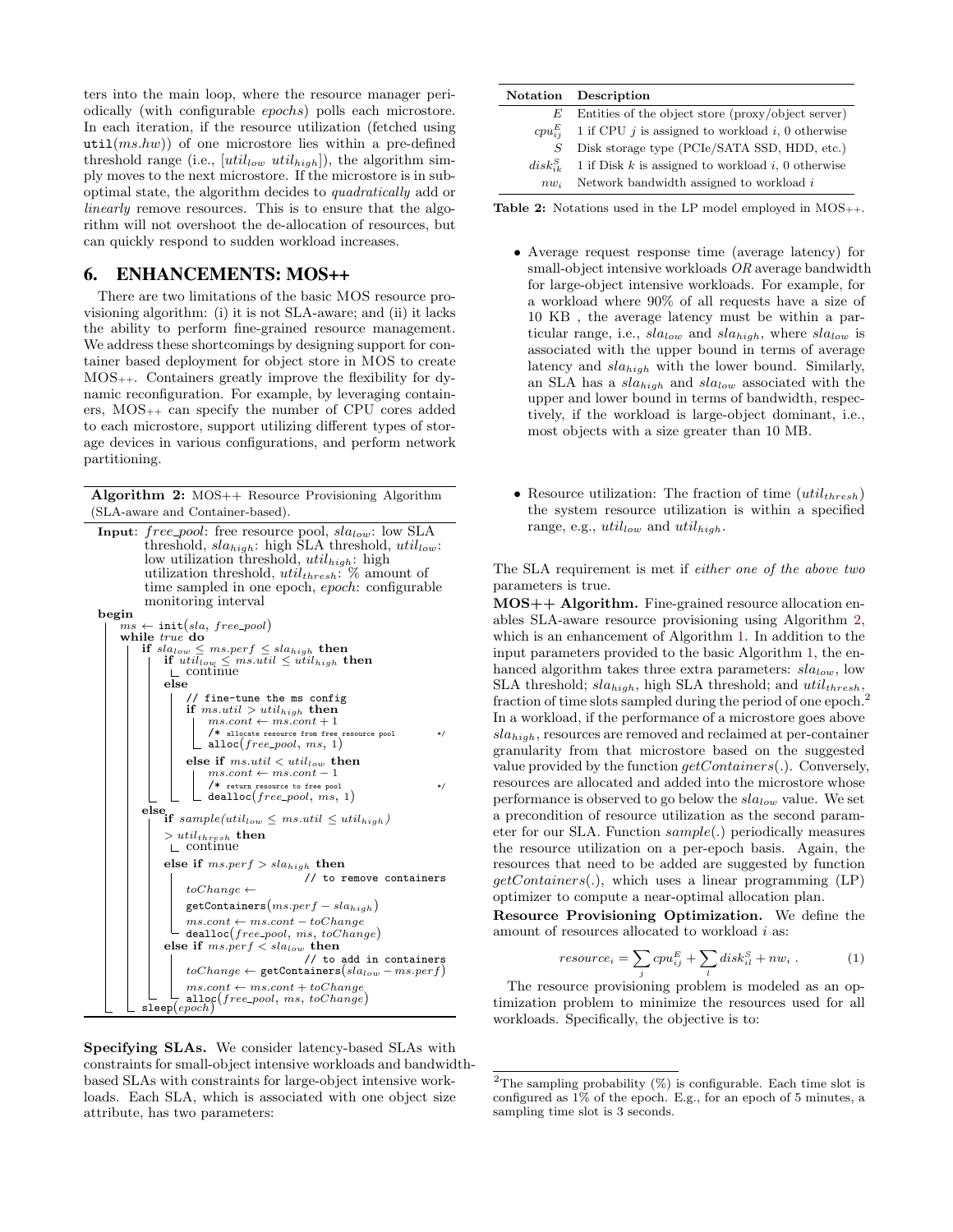$$
minimize \sum_{i} resource_i , \qquad (2)
$$

s.t. 
$$
sla_i^{low} \leq \text{cosperf}(resource_i) \leq sla_i^{high}, \forall i
$$
, (3)

$$
0 \le \sum_{j} c p u_{ij}^{E} \le 1, c p u_{ij}^{E} = 0 \text{ or } 1, \forall i , \qquad (4)
$$

$$
0 \le \sum_{l} disk_{il}^{S} \le 1, disk_{il}^{S} = 0 \text{ or } 1, \forall i , \qquad (5)
$$

$$
0 < \sum_{i} n w_i \leq n w_{max} \tag{6}
$$

Table [2](#page-6-1) describes the notations used for representing the above model. Constraint [3](#page-7-0) is used to guarantee that the SLA (the average response time for small-object workloads and the average bandwidth for large-object workloads) requirement is met. We profile the performance offline using an extensive stress test by iterating through nearly all possible resource configurations (§[3](#page-3-2)). The estimated performance of a particular workload is estimated using function  $\cos per f(.)$ , fed with the provisioned resources. Constraints [4](#page-7-1) and [5](#page-7-2) make sure that a CPU core or a storage drive can only be assigned to one workload. Similarly, Constraint [6](#page-7-3) restricts the maximum network bandwidth  $(nw_{max})$  that can be allocated to all the workloads. In the context of object stores, the CPU resources are allocated to two entities (denoted using  $E$ : proxies and object servers. While our model is general enough to cover many types of storage devices, we focus on three extant storage types (denoted using  $S$ ) – PCIe/SATA SSDs, HDDs – in this work. The fairly small problem size implies that the optimization problem can be solved quickly, i.e., in seconds using CPLEX [\[8\]](#page-11-24).

#### 7. IMPLEMENTATION

Figure [7](#page-7-4) shows the implementation details of MOS and  $MOS_{++}$ . We build  $MOS$  on top of the Mesos [\[24\]](#page-11-25) framework. The Mesos resource management is driven by the resource provisioning algorithms, i.e. Algorithm [1](#page-5-1) or Algorithm [2.](#page-6-0) MOS launches Swift directly on the physical nodes serving as Mesos slaves. For  $MOS_{++}$  we extend Volt [\[11\]](#page-11-26), a Mesos framework that can be used to launch containers on Mesos slaves.

For fine-grained resource allocation, we enforce the runtime constraints on resources while launching the Docker containers using the options provided by Docker [\[7\]](#page-11-27). The number of CPU cores is configurable for launching applications inside a container. Docker supports CPU core binding and disk size partitioning. For efficient disk utilization, we launch the object server containers with privileged mode, which enables the usage of devices attached to the host machine inside the container. We leverage this option to attach suitable storage devices for launched containers. To perform network partitioning, we use control groups (cgroups) [\[4\]](#page-11-28) with Linux traffic control (tc) [\[9\]](#page-11-29).

Container based deployment of Swift offers several advantages such as rapid deployment, portability across machines, easy sharing, lightweight footprint and simplified maintenance. All these advantages come at a cost of negligible or "close to zero" overhead [\[22\]](#page-11-30). To provide high availability, the Mesos cluster is launched with 3 masters with one acting as the leader and the rest on standby. In case of a master failure, a standby leader becomes the leader as a result of the election done by Zookeeper [\[25\]](#page-11-31).

We have implemented our own proxy executor, object ex-

<span id="page-7-4"></span><span id="page-7-1"></span><span id="page-7-0"></span>

<span id="page-7-3"></span><span id="page-7-2"></span>Figure 7: MOS modules and their interactions. Mesos provides support to launch Swift either directly on physical nodes or inside containers.

ecutor, and Python scripts to automate online reconfiguration of Swift in a distributed setup. The proxy executor is used to support dynamic reconfiguration of proxy servers inside the containers. The object executor performs online disk capacity management using the swift-ring-builder tool<sup>3</sup> , whenever the storage configuration is updated. The code to build Docker container images and the Docker images for Swift proxy and object server are publicly available on Github [\[5,](#page-11-32) [6\]](#page-11-33).

# 8. EVALUATION

We present the evaluation of  $MOS_{++}$  using both a prototype implementation and simulations. We first use the prototype to evaluate a number of object store setups under multi-tenancy in both static and dynamic workloads. This is followed by a simulation study of a large-scale system to compare MOS++ and MOS.

#### 8.1 Prototype Evaluation

Experimental Methodology. We evaluate  $MOS_{++}$  using a 128-core local testbed. The testbed is connected using a 10 Gbps switch, with a maximum bandwidth of 40 Gbps. We emulate a two-tenant (client) environment, i.e., we run COSBench on two separate machines within the same subnet. We use WorkloadA (small-object read-intensive workload) and WorkloadC (large-object read-intensive workload) for this purpose. We compare  $MOS_{++}$  against two different object store setups – Default, where we use off-the-shelf monolithic configuration of Swift, and Static, where we statically configure two micro object stores designated for two tenants based on the rules-of-thumb of §[3.](#page-3-2) The static approach is more advanced than the default segmentation policies [\[10\]](#page-11-5) and serves as another point of comparison for our approach. Note that we focus on  $MOS_{++}$  for our prototype evaluation as it also encompass the basic design of MOS.

The Default setup is launched directly on the physical machines. Static, like MOS++, is launched inside containers. For Static setup, we tried several different overall configurations and selected the best one. Specifically, 75% CPU cores, 30% of NW bandwidth, and 100% PCIe SSD with 30% SATA SSD are assigned to WorkloadA. Accordingly, 25%

<sup>3</sup> Swift lazily migrates existing data replicas to newly added disks where new data can be instantly written and persisted. We leverage this feature to (i) control the I/O performance on new data that is written in newly added disks, and (ii) amortize the data migration cost.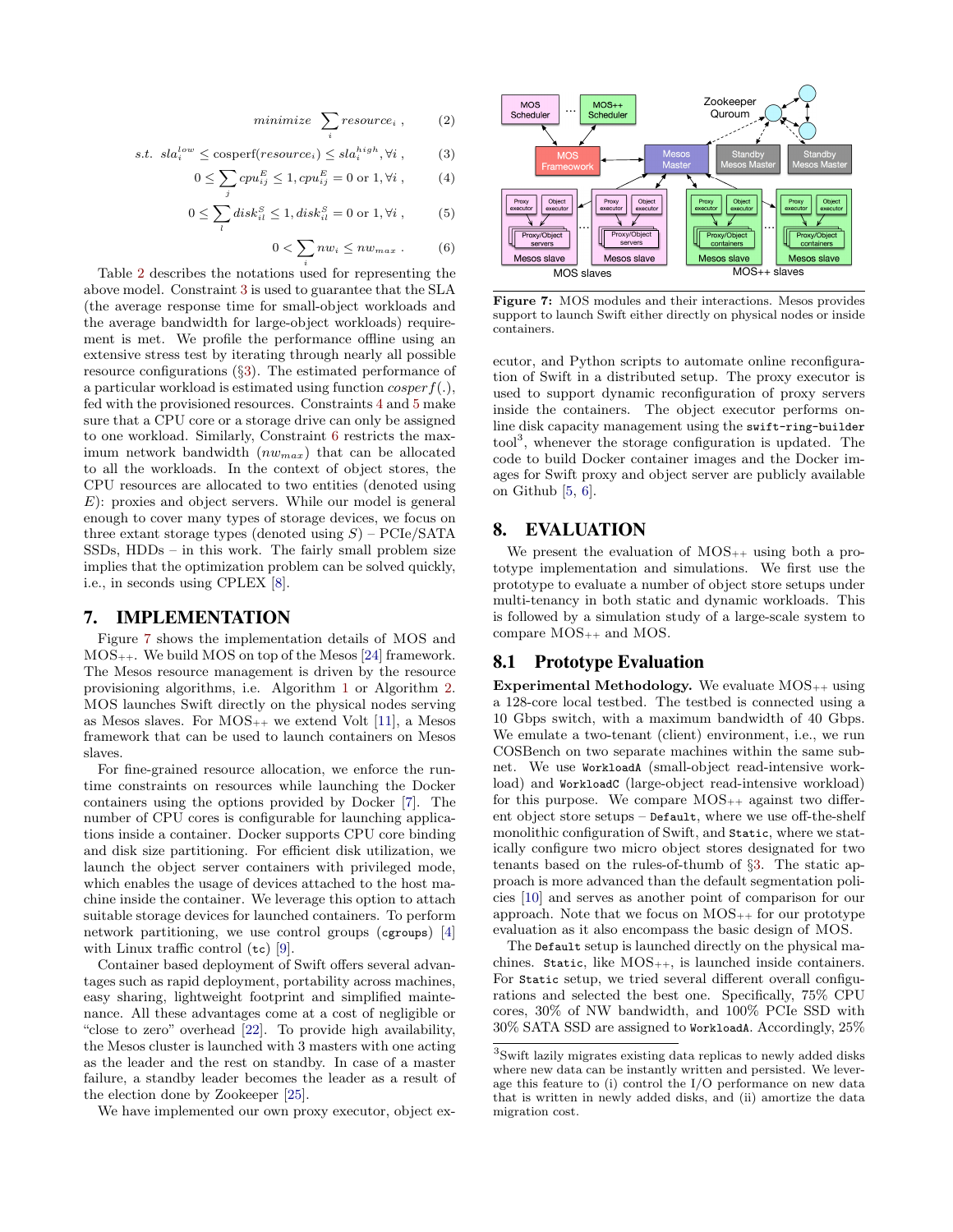<span id="page-8-0"></span>

Figure 8: Overall throughput vs. bandwidth observed under different setups. Dotted lines are generated using linear regression, indicating the linear relationship between the overall throughput and bandwidth.

<span id="page-8-1"></span>

Figure 9: Throughput vs.  $95^{th}$  percentile latency under WorkloadA.

CPU cores, 70% NW bandwidth, and 70% SATA SSD are assigned to WorkloadC.  $MOS_{++}$  starts initially with the same configuration as Static throughout our evaluation. Regarding runtime parameters, we set  $sla_{low}$  to be proportional to the workloads' load and  $sla_{high}$  2× of  $sla_{low}$ . We set  $util_{low}$  $65\%$  and  $util_{high}$  85%. We set epoch to be 3 minutes and util<sub>thresh</sub> as  $80\%$ .

Performance Evaluation. In our first set of experiments, we evaluate  $MOS_{++}$ 's ability to handle heterogeneous varying workloads. We vary the COSBench processes from 2 to 1024 for WorkloadA to increase the throughput, while we decrease WorkloadC's load by varying the COSBench processes from 32 to 2. Figure [8](#page-8-0) plots the overall performance of the two studied workloads in terms of both throughput (QPS) and bandwidth (MB/s). Default achieves significantly higher bandwidth compared to Static when WorkloadC dominates (the far left part on X-axis dimension). This is because the large-object workload consumes most of the network bandwidth to transfer packets containing payload for large objects. Guided by our rules-of-thumb, Static's statically provisioned micro store setup is able to balance the performance of both workloads to some extent. Hence, as WorkloadA gradually increases and eventually dominates, Static outperforms Default by as much as  $2\times$ . By leveraging workload-aware elasticity support,  $MOS_{++}$  combines the "best of both worlds", hence we see 10.4–89.6% improvement in overall throughput and 7.6–79.8% improvement in overall bandwidth, compared to both Default and Static. Thus,  $MOS_{++}$  is able to improve the overall performance for the two tenants with workloads exhibiting dramatically different characteristics.

Figure [9](#page-8-1) depicts the  $95^{\textit{th}}$  percentile read tail latency and throughput tradeoffs observed for WorkloadA. For WorkloadA, Default performs the worst and lies in the upper-left corner

<span id="page-8-2"></span>

Figure 10: Bandwidth vs.  $95<sup>th</sup>$  percentile latency under WorkloadC. Average latency results show similar trend.

of the scatter chart. Static achieves comparatively similar performance with  $MOS_{++}$  as WorkloadA starts to increase. By adapting to the increasing load and adding more CPU power for WorkloadA, MOS++ eventually outperforms Static at peak loads (the right-most two data points) by up to 11.7% in throughput and up to 70.2% in tail latency. Figure [10](#page-8-2) shows a similar trend under WorkloadC. Under the large-object dominant workload, Static is bottlenecked by its statically allocated network resource and hence limits the bandwidth for WorkloadC. Accordingly, we observe up to 79% improvement in bandwidth and up to 50.6% reduction in tail latency, compared to Default. Thus,  $MOS_{++}$  is able to improve the performance for both tenants, and effectively remove the performance bottleneck observed in Default and Static setups.

Adaptivity and Efficiency Evaluation. In our next experiment, we evaluate the adaptivity and resource efficiency of MOS++. We use a dynamically changing heterogeneous workload, which is issued concurrently by two tenants – WorkloadA and WorkloadC. The workload is generated by COS-Bench and is composed of three stages. In Stage 1, the workload is dominated by large objects (WorkloadC). At around 40 min, Stage 2 begins with abrupt change in workload characteristics as the small-obj dominant workload (WorkloadA) instantaneously spikes and then gradually shifts down. This lasts for until around 200 min. Finally, at 230 min, in Stage 3 there is another abrupt change as WorkloadA once again increases and dominates. With these three stages concatenated together we capture the behavior of MOS++ both under abrupt as well as gradual change in a dynamically changing workload in a multi-tenant environment. Figure  $11(a)$  and Figure  $11(b)$  plot the average throughput change and the average read latency change<sup>4</sup> of WorkloadA, respectively. Figure  $11(c)$  plots the average bandwidth change of WorkloadC. Besides, Figure [12](#page-9-3) depicts the breakdown of a variety of resources used in our tests.

As Stage 1 begins,  $MOS_{++}$  achieves the same performance as Static. This is because  $MOS_{++}$  starts off with the same setup as Static. After around 5 min,  $MOS_{++}$  slightly outperforms Static by  $12\%$ , because  $MOS_{++}$  is SLA-aware and gradually reduces the network bandwidth originally allocated to WorkloadA and its performance reaches the highest after 5 min. Though Static achieves comparatively similar performance, it is not able to satisfy the SLA at 100% since its allotted network bandwidth is quickly saturated. In contrast, as observed in Figure [12,](#page-9-3) WorkloadC eventually uses up to 95% of all the available network resources (R3 and R5

<sup>4</sup>We observed a similar trend for write latency.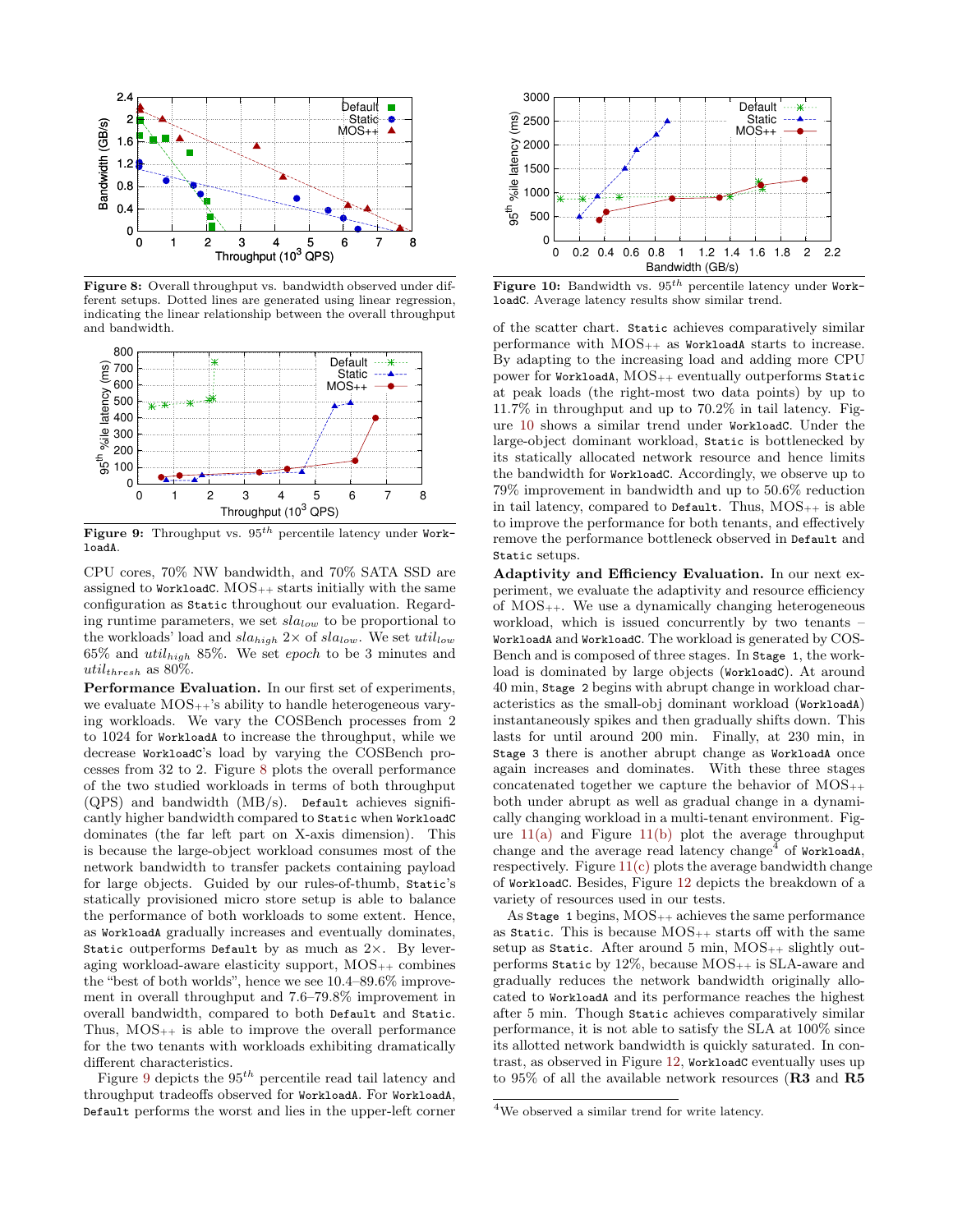<span id="page-9-0"></span>

<span id="page-9-2"></span><span id="page-9-1"></span>**Figure 11:** Performance of  $MOS_{++}$  and the baselines under a dynamically changing heterogeneous workload. Purple dashed lines represent tenant-defined SLAs in terms of average latency  $(sla_{low})$  for WorkloadA. Orange dashed lines represent tenantdefined SLAs in terms of bandwidth  $(sla_{low})$  for WorkloadC.

in  $\S3$ ). Accordingly, MOS<sub>++</sub> detects nothing significant in WorkloadA and decides to free up the CPU resource originally allocated to WorkloadA (recall that  $MOS_{++}$  and  $MOS$  starts with the same configuration). This clearly demonstrates that, rather than reserving resources statically,  $MOS_{++}$  elastically reprovisions the resources to achieve better resource efficiency while meeting the SLA.

Stage 2 instantaneously begins at around 40 min and quickly spikes. At this time,  $MOS_{++}$  immediately start to react. Driven by the increasing WorkloadA and the specified SLA  $(90 \text{ ms average latency})$ ,  $MOS_{++}$  provisions proxies and object stores with more CPU cores. This can be observed in Figure [12](#page-9-3) ( $\mathbb{R}^2$  and  $\mathbb{R}^4$ ). Note in Figure [11\(a\),](#page-9-0) MOS<sub>++</sub> improves the throughput of WorkloadA by up to  $2.1\times$  at around 60 min. As WorkloadC's load decreases as Stage 2 begins, MOS++ reduces the CPU cores allocated to WorkloadC and reassigns them to WorkloadA. Correspondingly, 58% of the network bandwidth allocated is reclaimed and marked as free and  $21\%$  is reallocated to WorkloadA ( $\mathbf{R6}$ ). WorkloadA spikes at around 60 min and gradually decreases while WorkloadC slowly increases. Accordingly,  $MOS_{++}$  adapts by reclaiming the extra CPU resources that are not needed for the current load/SLA for WorkloadA, and grabs back the network

<span id="page-9-3"></span>

<span id="page-9-4"></span>Figure 12: Resource allocation breakdown under dynamically changing heterogeneous workload.



Figure 13: COSPerf architecture.

resource, which gets eventually saturated by WorkloadC (Figure  $11(c)$ ). Note that  $MOS_{++}$  allocates 50% of the HDD capacity to WorkloadC at 80 min, since the optimizer detects that a combination of HDD+SSD yields the most economical setup provided the given SLA (R7). As shown in Figure  $11(a)$ ,  $MOS_{++}$  maintains the highest performance for both tenants while being resource efficient, whereas both Default and Static fail to do so, which further demonstrates the superiority of  $MOS_{++}$ .

Stage 3 begins at around 230 min with a sudden spike of WorkloadA and about half drop in WorkloadC. Default is unable to sustain WorkloadA, because the network bandwidth is mostly used up by WorkloadC. Again,  $MOS_{++}$  maintains the best performance for both tenants featuring the SLAawareness and workload adaptivity.

#### 8.2 Comparison of MOS and MOS++

In our next set of experiments, we use a simulation study to compare MOS and  $MOS_{++}$  for a large-scale setup.<sup>5</sup>

COSPerf Simulator. We design and implement a cloud object store simulator (COSPerf) based on the rules-of-thumb discussed in §[3](#page-3-2). Figure [13](#page-9-4) depicts the architecture of COSPerf. A resource parser takes as input available resources, and sort them based on capability/capacity. The resources from these pools are then fetched by the resource allocator for launching resource drivers including a CPU driver, a disk driver, and a network driver. Resource allocator is driven by the algorithm engine, which is used to simulate the resource provisioning algorithm that is provided as a configurable pa-

<sup>&</sup>lt;sup>5</sup>For comparison of MOS with Static and the monolithic Default setup please refer to our short paper [\[12\]](#page-11-34).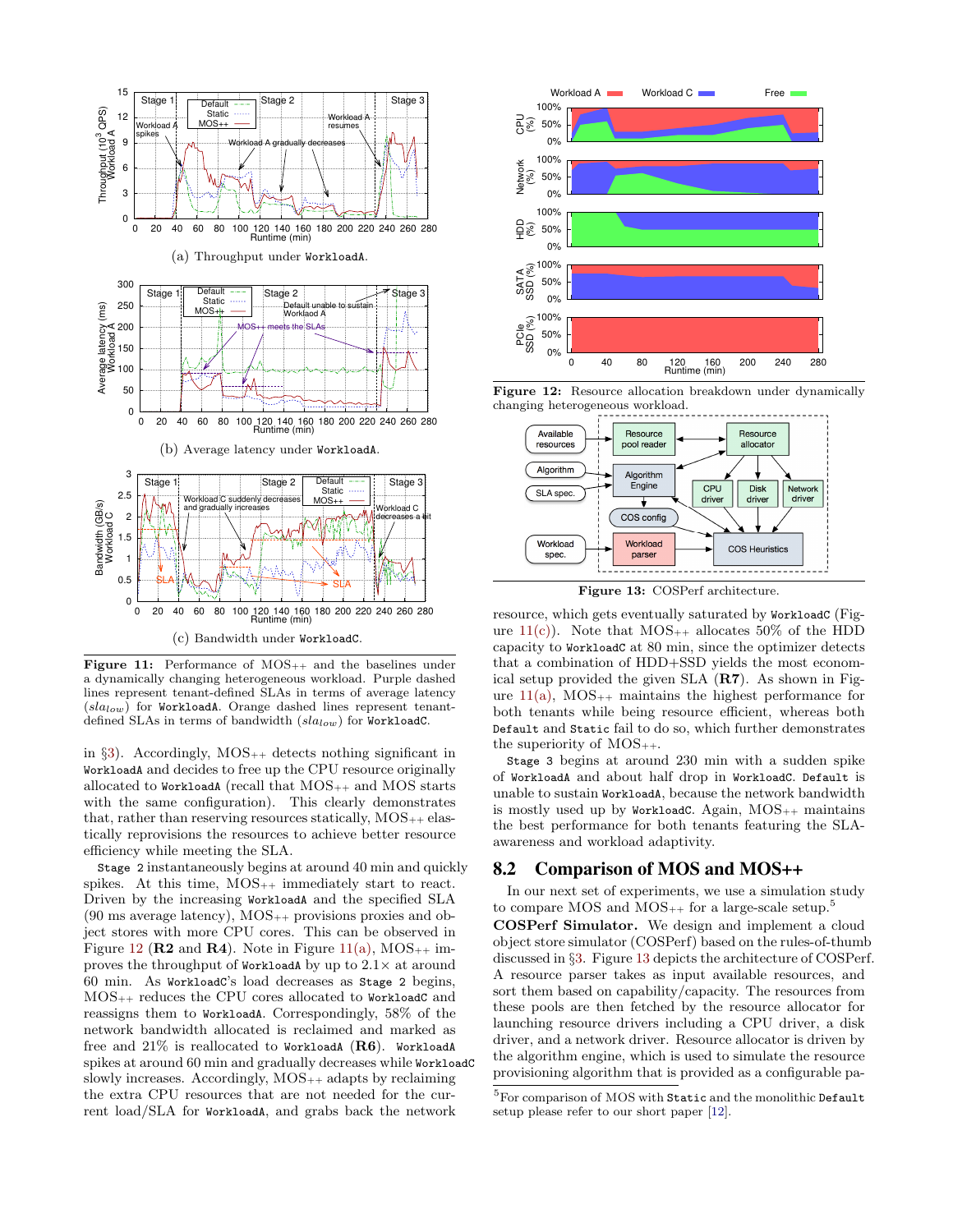<span id="page-10-0"></span>

<span id="page-10-1"></span>Figure 14: Throughput of MOS Vs. MOS++ under WorkloadA and WorkloadB.



Figure 15: Bandwidth of MOS Vs. MOS<sub>++</sub> under WorkloadC and WorkloadD.

rameter to COSPerf. The algorithm engine interacts with the resource allocator to keep track of the available resources and generates an object store configuration file. The algorithm engine also monitors the simulated performance of the launched microstores.

A cloud object store (COS) heuristics module takes workloads as input and predicts performance under a set of specified software/hardware configurations. The dynamic shifts in simulated performance due to online reconfiguration and workload changes are modeled and calculated by the COS heuristics module, which is built based on the extensive analysis and profiling of a real object store under various scenarios (§[3\)](#page-3-2). Thousands of experiments (each running for 15 minutes) were executed under varying load/configuration to further fine-tune our COS heuristics model.

Simulation Methodology. For simulation, we assume a pool of 50 server machines with diversified (heterogeneous) hardware configurations, including CPU, network, and storage devices. Specifically, we use the following pool of resources: (i) 3 32-core machines, 4 16-core, 31 8-core machines, and 12 4-core machines; (ii) 18 10 Gbps and 32 1 Gbps NICs; and (iii) HDD to SSD ratio was 70% to 30%. The workloads run for about 14 hours and we divide the workloads in four major stages. For analysis purposes, we focus on throughput in terms of QPS for small object workloads and bandwidth for large objects.

Simulation Evaluation. Figure [14](#page-10-0) and Figure [15](#page-10-1) show how MOS and MOS++ behave under dynamically-changing WorkloadA-D. The goal of our evaluation is to test under both abrupt and gradual change in a workload under multitenancy, which are emulated by our workloads. In Stage 1, as the load of small-object workloads (i.e., WorkloadA and WorkloadB) increases (as shown in Figure [14\)](#page-10-0), MOS uses resources from the free resource pool to keep the resource utilization under control until the utilization stabilizes and falls back in the  $[util_{low}, util_{high}]$  range. MOS<sub>++</sub> also achieves the same goal but by allocating resources at a finer granularity. As a result, we do not see a sudden spike in QPS. Instead the transition is smoother, which allows both WorkloadA as well as WorkloadB to almost linearly increase QPS. In addition to maintaining resource utilization within the acceptable range,  $MOS_{++}$  also makes sure that SLA requirements are met.

As Stage 2 begins, the load of large-object workloads (i.e., WorkloadC and WorkloadD) increases. As shown in figure [15,](#page-10-1) both MOS and MOS++ start adding resources to accommodate the increasing demand on network bandwidth. Again, MOS++ keeps fine-grained track of the resources at percontainer basis and just allocates the right amount of resources to meet the tenant requirements while maximizing the resource efficiency. Starting around 310 min, however, MOS ends up adding more resources than needed to microstore C and D. Though MOS is able to lower down the network utilization from 95% to 85%, it causes a spike in performance.

From the beginning of Stage 3 up until around 500 min, both MOS and MOS++ end up utilizing all the resources due to the increasing demands from all tenants. As shown in Figure [14](#page-10-0) and Figure [15,](#page-10-1)  $MOS_{++}$  outperforms  $MOS$  by up to 25% for WorkloadA, and up to 31% for WorkloadD. This is due to the following design choices we make in  $MOS_{++}$ : (i)  $MOS_{++}$  allocates resources at the container granularity; and (ii)  $MOS_{++}$ 's optimizer generates a better resource provisioning plan that yields higher performance by exploiting all the available resources. After 500 min, the load decreases for WorkloadC and WorkloadD. As a result,  $MOS$  and  $MOS_{++}$ reclaim resources from microstore C and D to the pool of free resources. Finally, in Stage 4, the load further increases for WorkloadA and WorkloadB. As a result, MOS and MOS<sub>++</sub> utilize the resources freed up in Stage 3 from WorkloadC and WorkloadD. At this point, both MOS and  $MOS_{++}$  quickly detects performance improvement opportunity for WorkloadB as the throughput of WorkloadB is still at a low level, while more resources are also added into WorkloadA with the goal to maintain the CPU utilization within the "sweet" range. Hence, tenants will not see performance lost as the workload shifts.  $MOS_{++}$  further improves MOS's performance on WorkloadA and WorkloadB by up to 33% and 26%, respectively. This, again, demonstrates the superiority of  $MOS_{++}$ in effectively utilizing the limited resources for maximizing performance improvement and meeting tenants' SLAs.

Table [3](#page-10-2) presents a summary of the average performance by combining all stages for WorkloadA-D. The results show that for small-object workloads, MOS++ achieves 12.4% better performance

<span id="page-10-2"></span>

| Workload | MOS              | $MOS++$            |
|----------|------------------|--------------------|
| А        | 4444 QPS         | 4994 QPS           |
| В        | 3828 QPS         | 4429 QPS           |
| C        | $2 \text{ GB/s}$ | $2.3 \text{ GB/s}$ |
|          | $1.6$ GB/s       | $1.9$ GB/s         |
|          |                  |                    |

Table 3: Average performance summary.

for WorkloadA, and 15.7% better performance for WorkloadB, compared to MOS. Similarly, average performance of MOS++ for large-object workloads is 15% higher for WorkloadC and 18.8% better for WorkloadD than that of MOS.

#### 9. DISCUSSION

There are two limitations that are not fully addressed in our current implementation. First, although MOS supports multi-tenancy and heterogeneous workload separation, we limit the number of microstores to be launched based on workload characteristics (i.e., object sizes) to reduce the